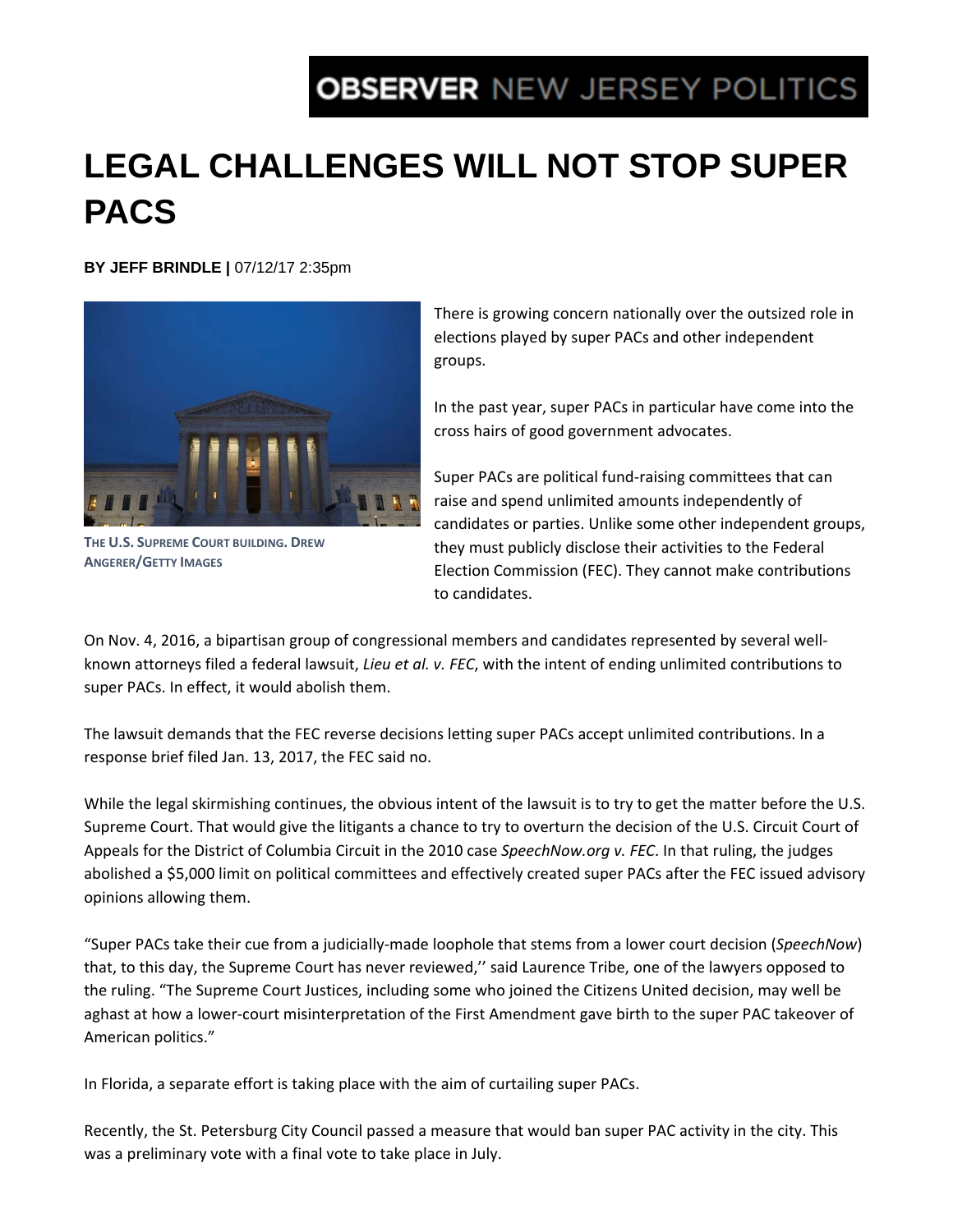The ordinance assuredly will be challenged if it passes. And if so, that lawsuit likely would proceed through the 11th Circuit U.S. Court of Appeals and could be taken up by the Supreme Court.

Although the concern about the growing influence over elections by super PACs is understandable, these efforts to curb their activities are misguided.

Reaching back to the Supreme Court's landmark *Buckley v. Valeo* ruling in 1976, independent spending is constitutionally protected speech by virtue of the First Amendment.

The court's 2010 decision in *Citizens United v. FEC* went further by saying freedom of speech prohibits the government from restricting independent political expenditures by corporations and unions.

Opponents of super PACs contend that the FEC and the SpeechNow judges erred by wrongly applying *Citizens United's* holdings to contributions as well as expenditures, but the *SpeechNow* ruling, approved 9‐0 by a panel of the D.C. Circuit Court of Appeals, seems unflinching in its reasoning:

"In light of the court's holding [in *Citizens United*] as a matter of law that independent expenditures do not corrupt or create the appearance of quid pro quo corruption, contributions to groups that make only independent expenditures also cannot corrupt or create the appearance of corruption. The court has effectively held that there is no corrupting 'quid' for which a candidate might in exchange offer a corrupt 'quo.'

"Given this analysis from *Citizens United*, we must conclude that the government has no anti‐corruption interest in limiting contributions to an independent expenditure group such as SpeechNow. This simplifies the task of weighing the First Amendment interests implicated by contributions to SpeechNow against the government's interest in limiting such contributions."

Further, the U.S. Supreme Court, as currently constituted, is not likely to overturn *SpeechNow or Citizens United.*

It is highly doubtful that the high court will reimpose contribution limits on super PACs, because a majority is likely to view that as an unconstitutional curb on First Amendment rights of speech and assembly.

Last July, David Keating, who originated the *SpeechNow* lawsuit and is now president of the Center for Competitive Politics, told the Washington Post he doubts the ruling will ever be overturned.

"I think they're here to stay, because it's basically Americans getting together and speaking about the government,'' Keating said.

The future is no more promising for reformers, either. Aside from recently appointed Justice Neil Gorsuch, who is expected to take positions similar to those of the late Justice Antonin Scalia, three more justices may leave the court during the Trump era.

This would give the president additional opportunities to appoint justices in the mold of Scalia, assuring a conservative majority.

So, the prospects are dim for either of the two aforementioned efforts to rein in super PACs through the courts.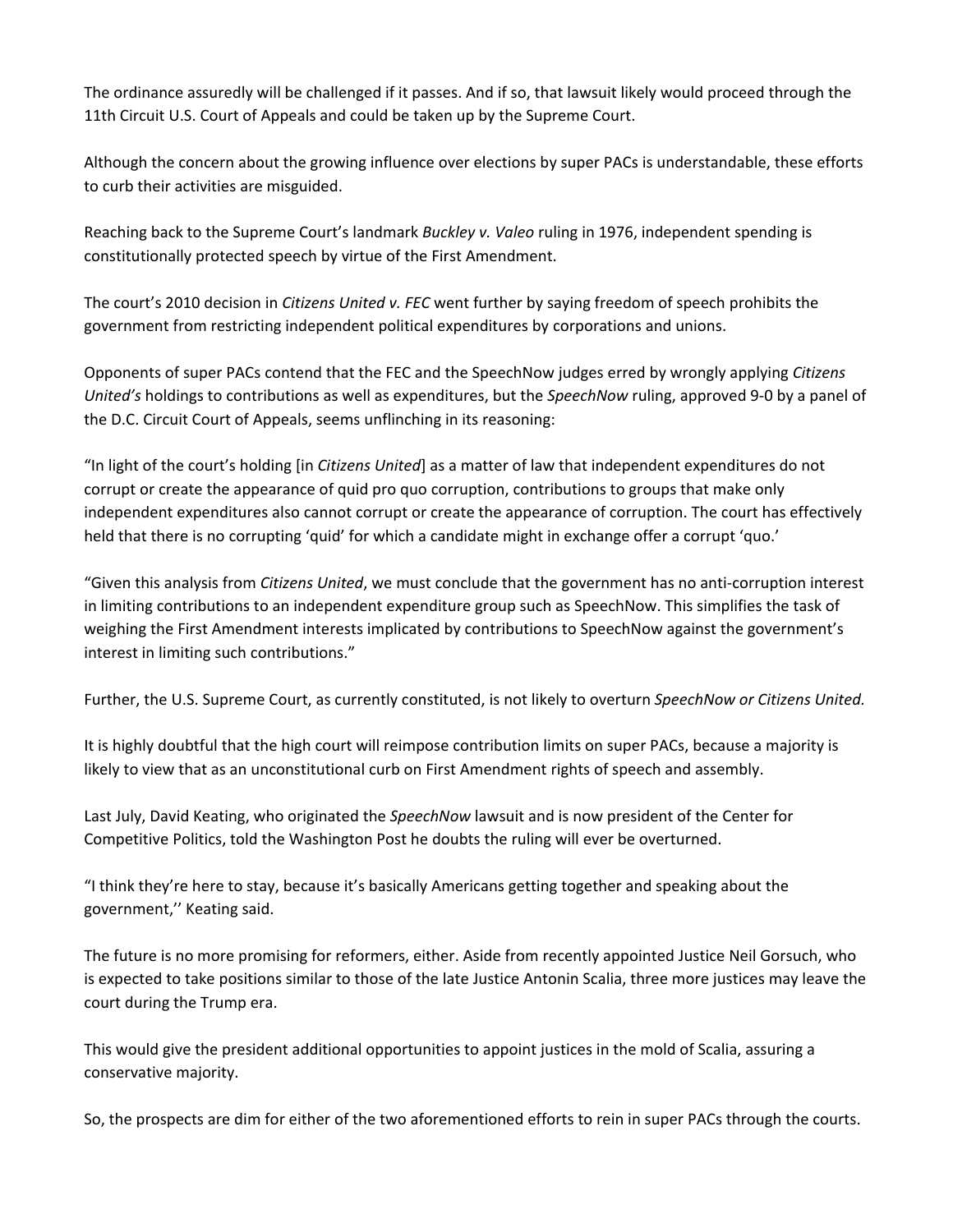A better approach toward offsetting the influence of independent groups over elections at the national and state levels is to strengthen political parties and their candidates.

In New Jersey, independent group spending followed the trend started at the national level. Super PACs and other independents have been active in gubernatorial and legislative campaigns. Last year almost \$30 million was spent supporting ballot questions, primarily involving casinos and transportation. Increasingly, outside groups also have begun participating at the local level.

In the 2013 gubernatorial and legislative elections, \$41 million was spent by independent groups, almost 200 percent more than was spent by the political parties.

In this year's gubernatorial primary such groups as New Way for New Jersey, Coalition for Progress, and Building a Better Way for New Jersey, along with six others, combined to spend \$8.8 million. These groups were supportive of potential candidates for governor.

During this year's legislative primaries, independent spending — led by \$640,574 from Garden State Forward (a 527 group funded by the New Jersey Education Association) — reached \$1.8 million. The recent budget showdown in Trenton also witnessed considerable spending by organizations other than the parties.

So it is expected that spending by independent groups during the November election will be huge.

The New Jersey Election Law Enforcement Commission has put forth recommendations to offset the growing influence over the state's elections and to reset the balance between these groups and political parties and candidates.

Under current state law, unless a super PAC or 501(c) group specifically supports or opposes a candidate in their advertisement, there is no requirement to disclose their donors or their expenditures.

They are required to report their expenditures only if they use magic words like "support" or "oppose."

The *Citizens United* ruling, as well as *SpeechNow*, while being roundly criticized by many, is often overlooked from the standpoint that both come out strongly for disclosure.

Therefore, ELEC's proposal to treat independent groups in the same way that state law treats parties, candidates and political action committees is constitutional.

In addition to its proposal to require registration and disclosure by independent groups, the commission has recommended additional steps to reset the balance between independents, parties and candidates.

These are: increase contribution limits to parties, exclude parties from the pay‐to‐play law while including PACs in it, permit county parties to give to each other, permit state parties to contribute to gubernatorial candidates, require that contractor donations to independent groups be disclosed, and at the federal level, loosen restrictions on federal accounts.

In addition to these proposals, ELEC also has offered recommendations for reforming New Jersey's pay‐to‐play law.